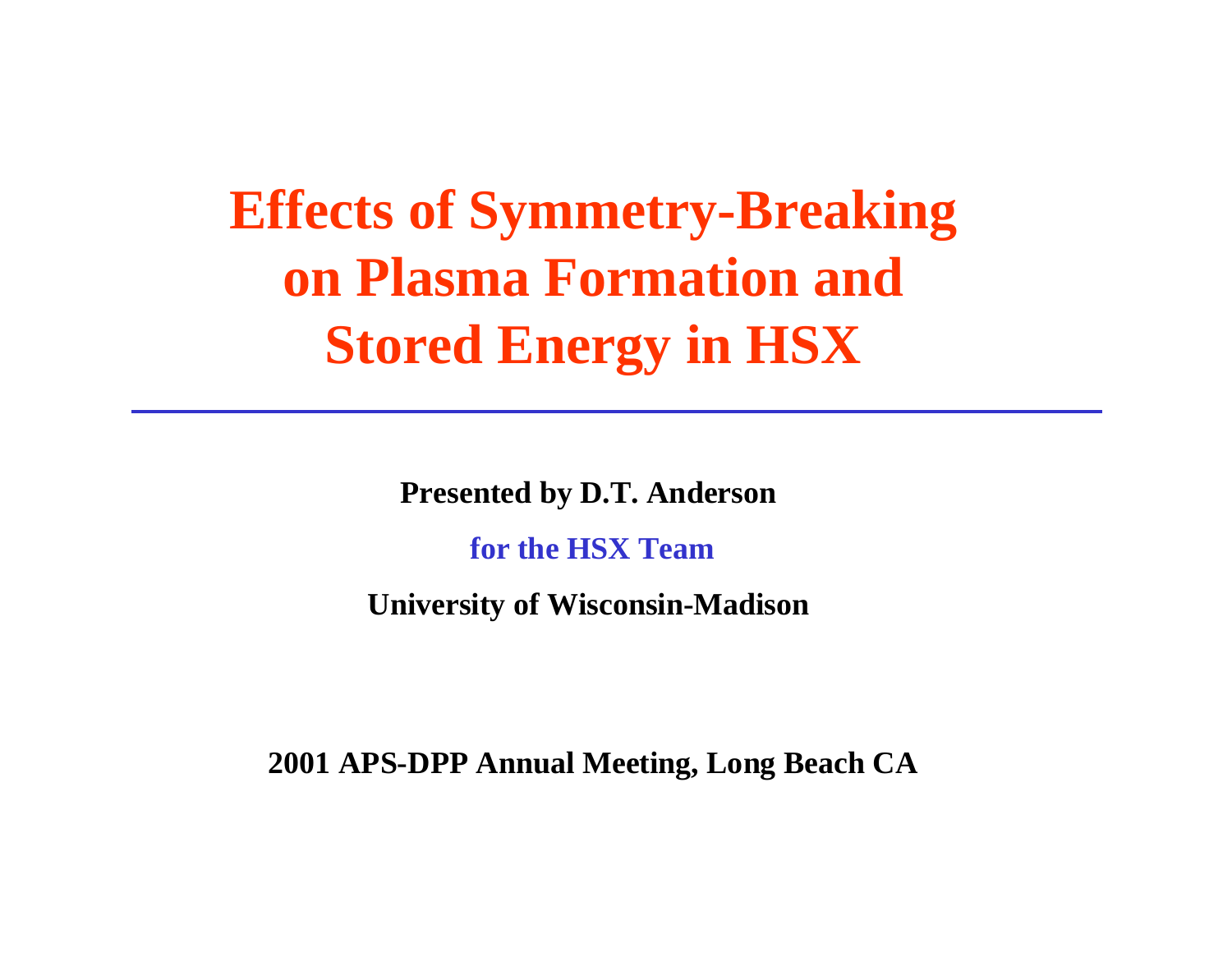# **Outline**

## **Principles of Quasi-helical Symmetry**

## **The HSX Device and Goals**

## **2nd Harmonic ECH Breakdown**

### **Effects of Magnetic Field Spectrum on Stored Energy**

## **Plasma Rotation with Electrode Biasing**

Posters on HSX website http://hsxa.ece.wisc.edu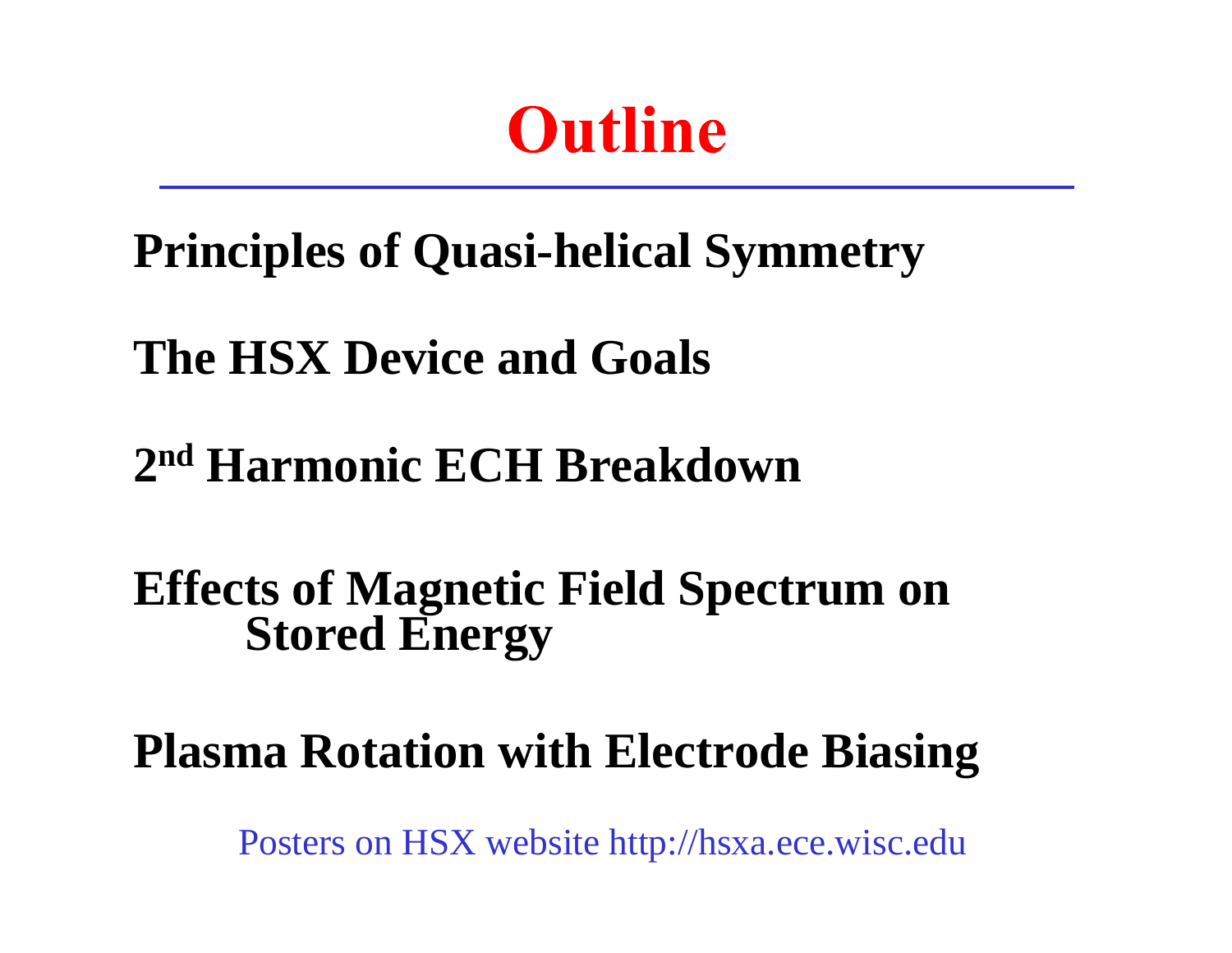#### **The Helically Symmetric Experiment**

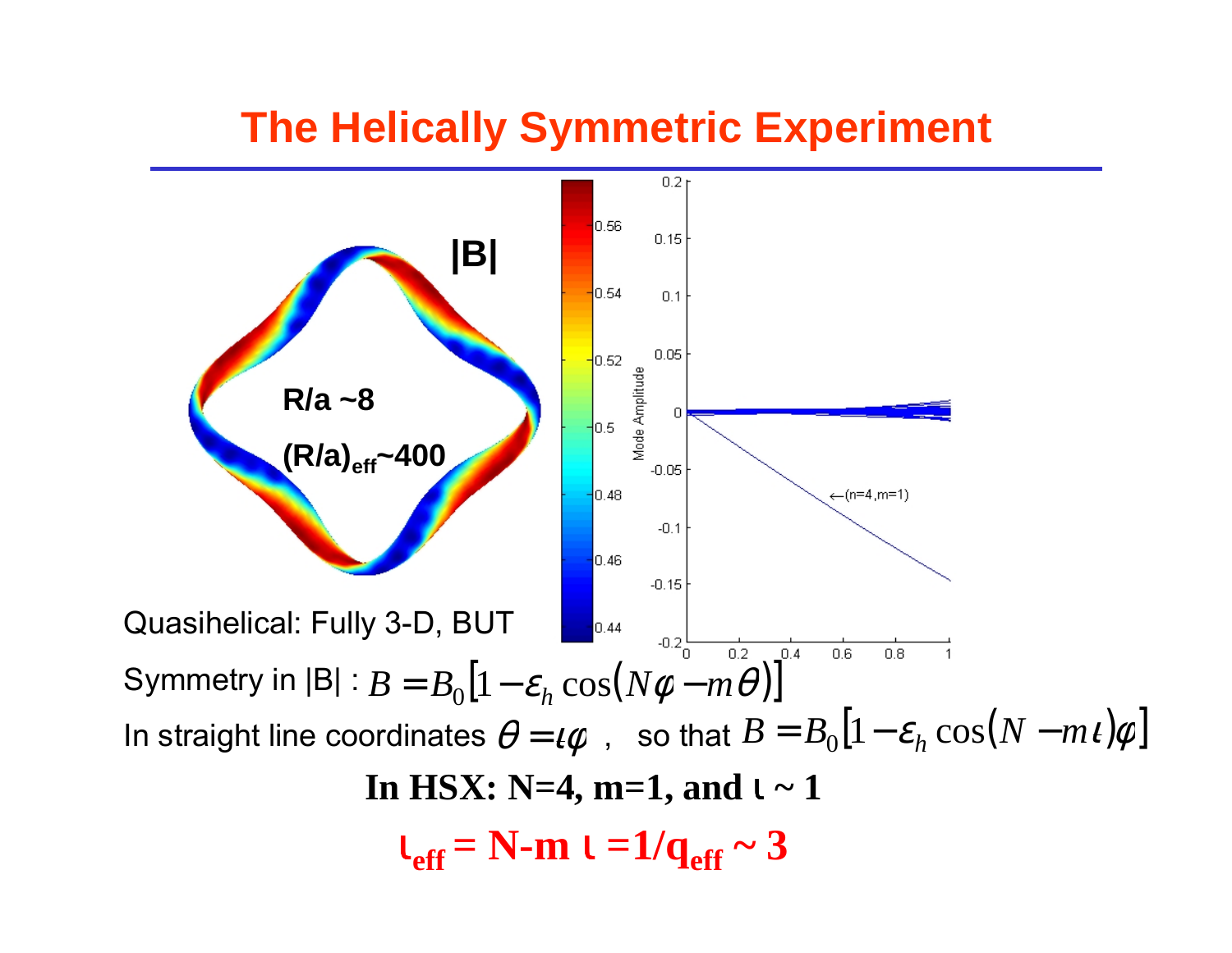#### **High Effective Transform and Quasi-helical Symmetry Lead to Unique Properties**

#### •**Low neoclassical transport**

**Small deviations from magnetic surfaces, small banana widths**

**Minimal direct loss particles, reduction in '1/**ν**' tansport, very small neoclassical thermal conductivity**

#### •**Plasma currents are small**

**Small Pfirsch-Schluter and bootstrap currents**

**Robust magnetic surfaces, high**  β**eq limit**

### •**Low parallel viscosity in the direction of symmetry**

**Possibility of high E x B shear to reduce turbulence**

#### •**Lower anomalous transport (?)**

**L-2 experimental results**  χ**e,anom ~ 1/**  ι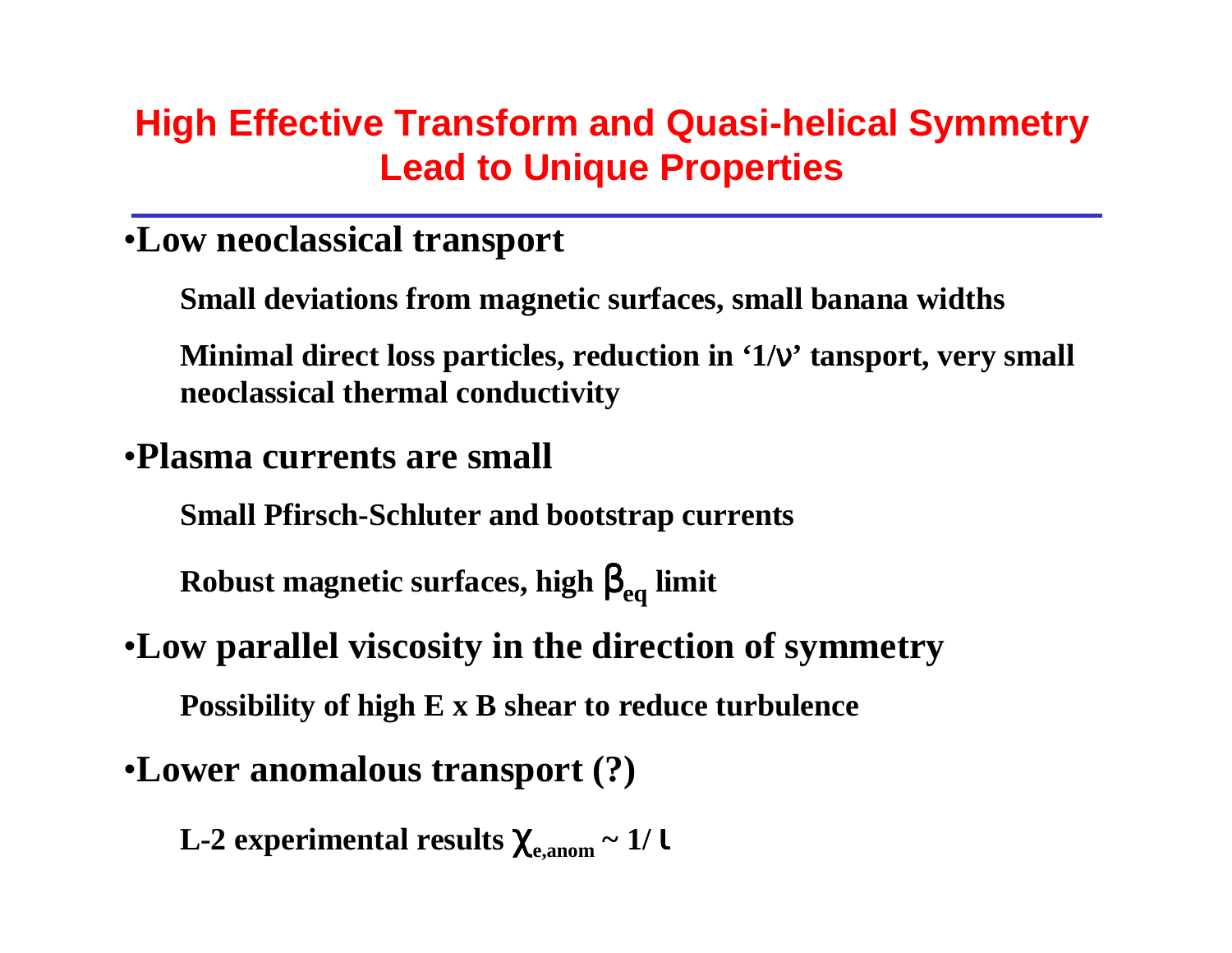### **The HSX Device**

| <b>Major Radius</b>   | 1.2 <sub>m</sub>          |
|-----------------------|---------------------------|
| $<$ r $>$             | $0.15$ m                  |
| Volume                | $\sim$ .44 m <sup>3</sup> |
| Field periods         | $\overline{4}$            |
| $\iota_{\rm axis}$    | 1.05                      |
| $\iota_{\text{edge}}$ | 1.12                      |
| Coils/period          | 12                        |
| $B_0$ (max.)          | 1.25 T                    |
| Pulse length          | 0.2 s                     |
| Auxiliary             | 48                        |
| Coils                 |                           |

**ECH heating at 28 GHz to investigate low collisionality electron transport**

**Experiments to date utilize 2nd harmonic heating at B=0.5 T** 

**to generate hot trapped electron population**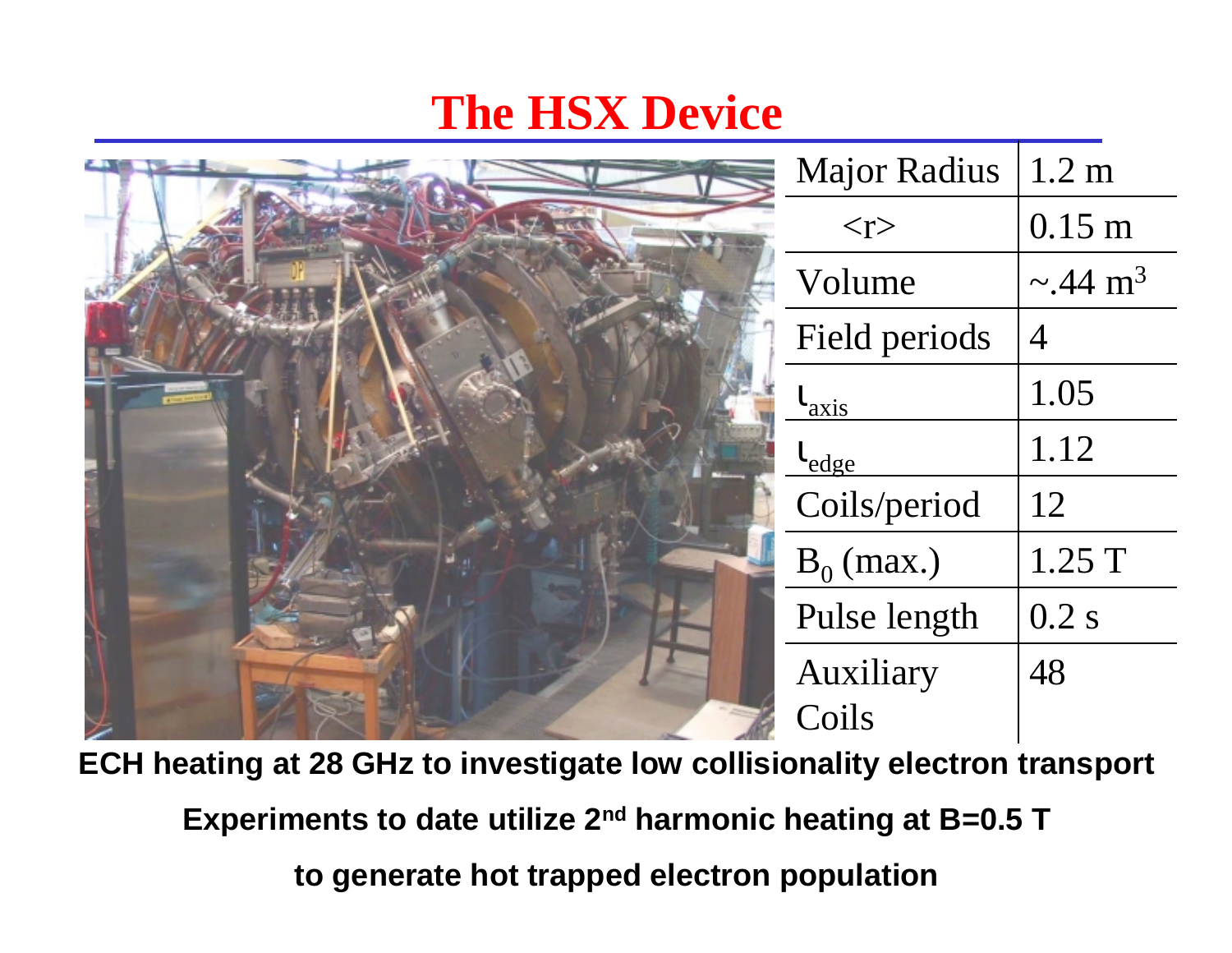#### **Designed Magnetic Structure Confirmed Experimentally**



•**Well-formed nested magnetic surfaces observed** •**Rotational transform within 1% of design value**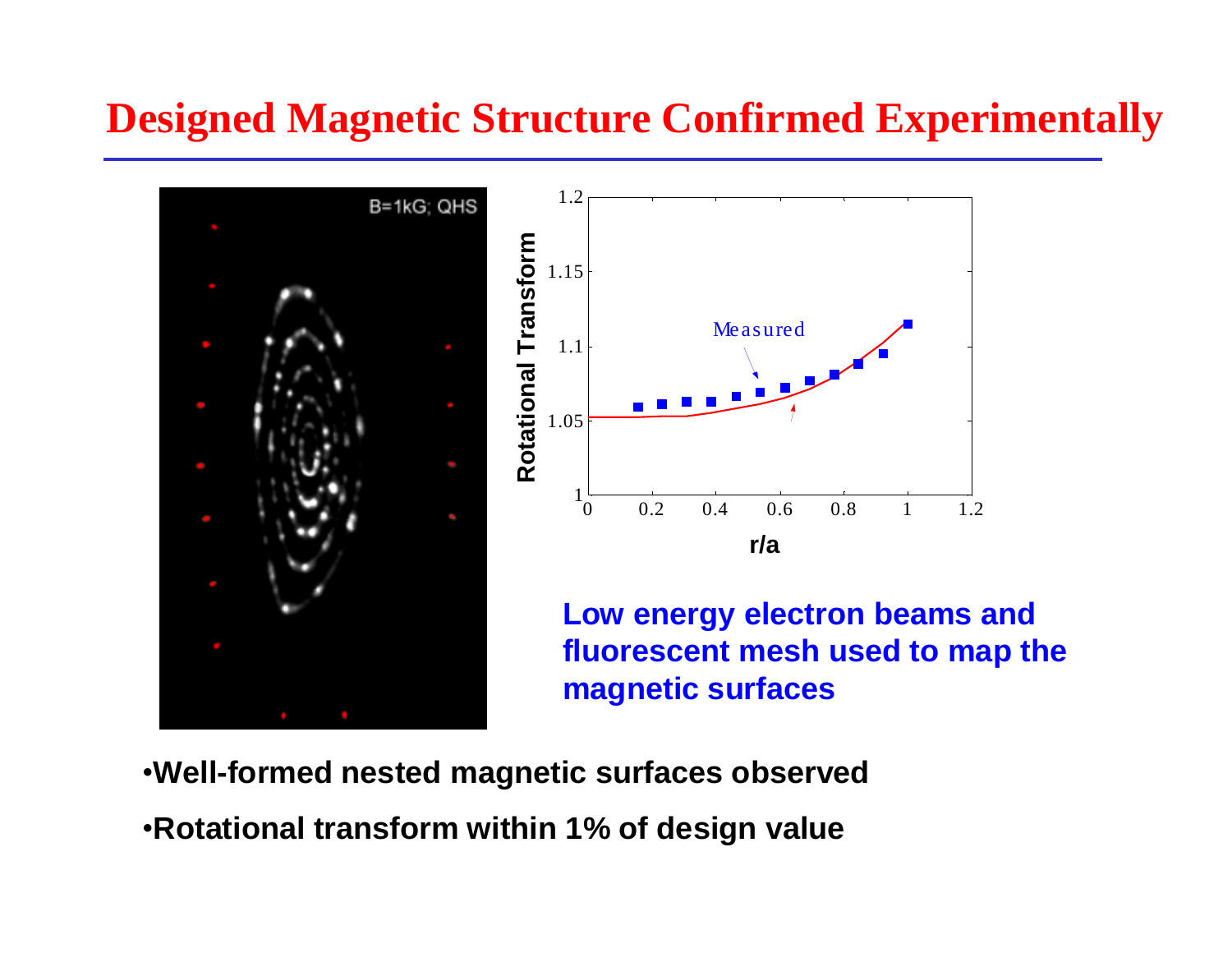### **Passing Particle Orbits Contain Information about m**  <sup>≠</sup> **0 Spectral Components of B**

High energy passing electron orbits, measured at several toroidal angles, mapped into Boozer space using neural network

**Shifts from flux surface**  
\n
$$
r^{2} = r_{0}^{2} + \frac{2Mv_{||}g}{eB_{0}^{2}} \sum b_{nm} \frac{m}{n-mt} [\cos(n\phi - m\theta) - \alpha_{nm}]
$$
\n**related to spectrum**

Method ideal for measurement of nearly resonant spectral components which cause large deviation of orbit from flux surface.

Details can be found in Physics of Plasmas (Dec., 2001)

Results in HSX confirm that:

**Toroidal curvature is very small**

**Very large effective transform results in small excursions of passing particles from flux surface**

**Mapping and Drift Orbit Studies Confirm the Designed HSX/QHS Structure Has Been Achieved**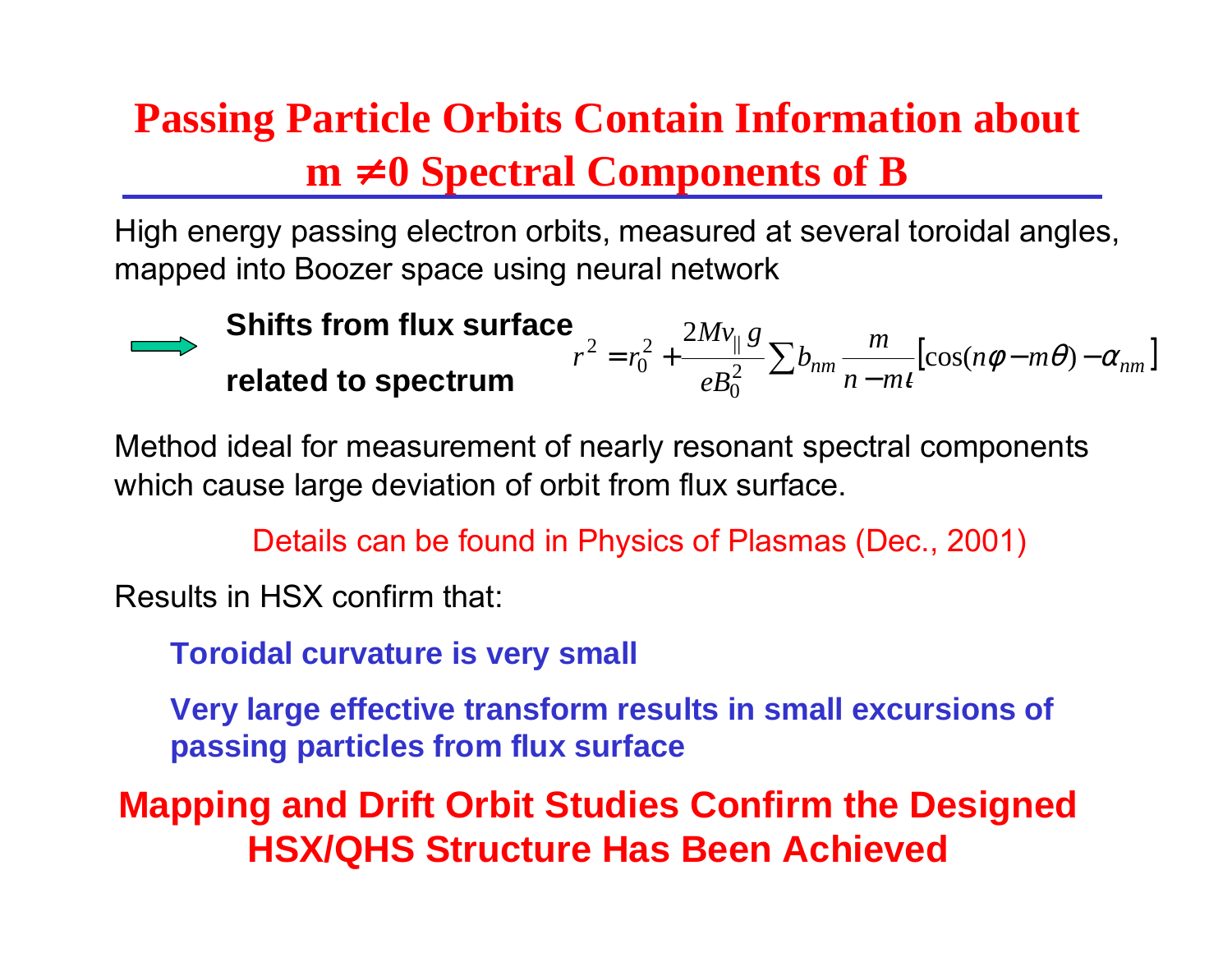### **Auxiliary Coils Provide Flexibility for HSX**

| <b>Main Coil</b>     | <b>Auxiliary Coil</b>                                       |  |                                                         |
|----------------------|-------------------------------------------------------------|--|---------------------------------------------------------|
| <b>Configuration</b> | <b>Auxiliary Coil Currents</b>                              |  | <b>Dominant Feature</b>                                 |
| <b>QHS</b>           | <b>None</b>                                                 |  | <b>Best transport; symmetry</b>                         |
| <b>MIRROR</b>        | 3 coils on ends add to main;<br>center 6 opposite           |  | <b>Transport similar to</b><br>conventional stellarator |
| <b>ANTI-MIRROR</b>   | <b>Opposite phasing to mirror;</b><br>same global transport |  | Deep ripple on low-field side<br>at ECH launcher        |
| WELL                 | All currents opposite to<br>main coil currents              |  | Well depth and stability<br>increase                    |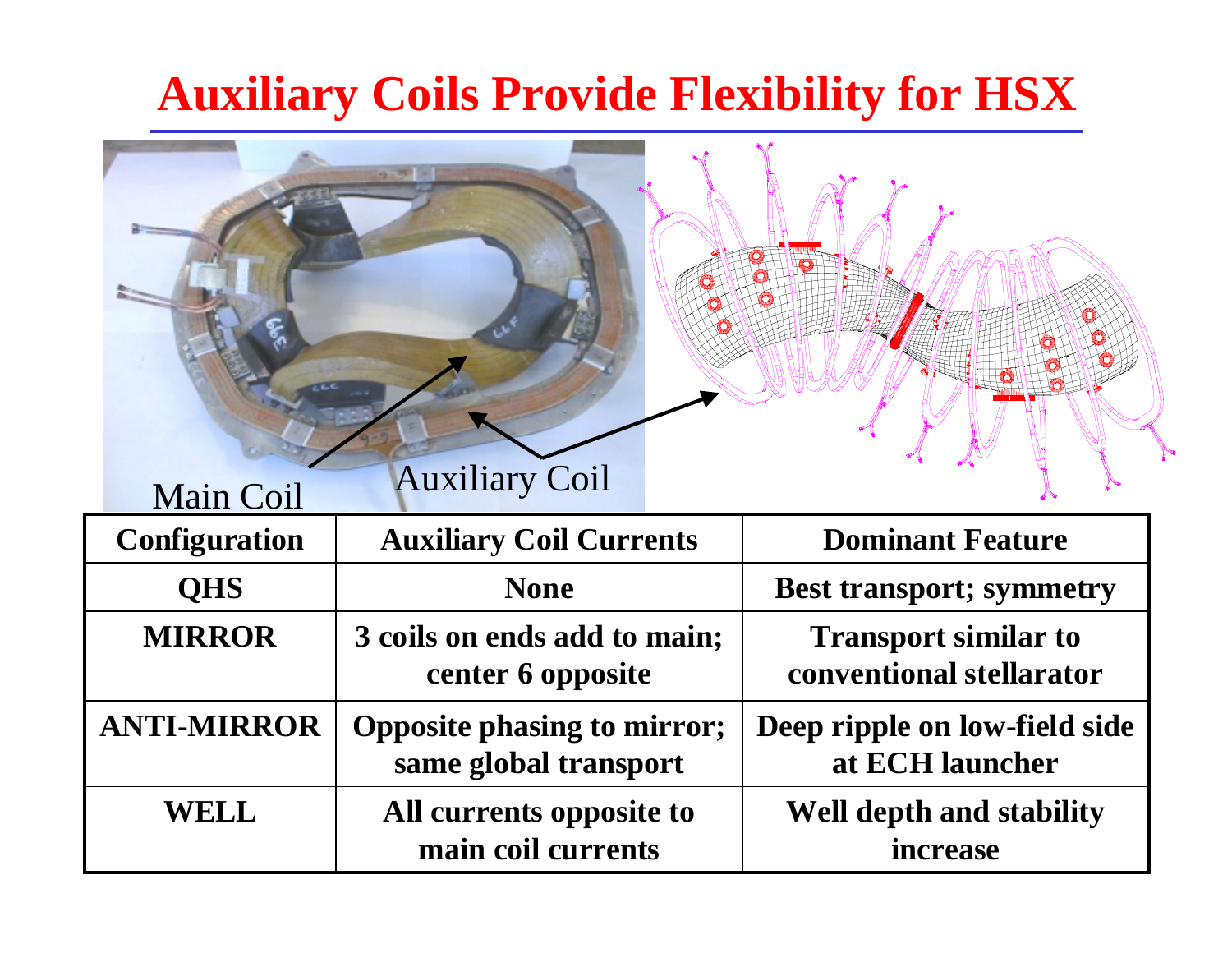### **The Breakdown Time is a Function of Spectrum and Resonance Location**



•**2nd Harmonic ECH (B=0.5T)** • $\mathsf{P}_{\mathsf{RF}}$  = 50 kW •**Constant puff ( 1 x 10-6 torr)** •**Breakdown time defined as time to**  $\langle n_{e} \rangle = 2 \times 10^{11}$  **cm<sup>-3</sup>** 

#### •**QHS symmetric about on-axis heating**

•**Increased** τ**b for mirror on outboard side; longer for anti-mirror**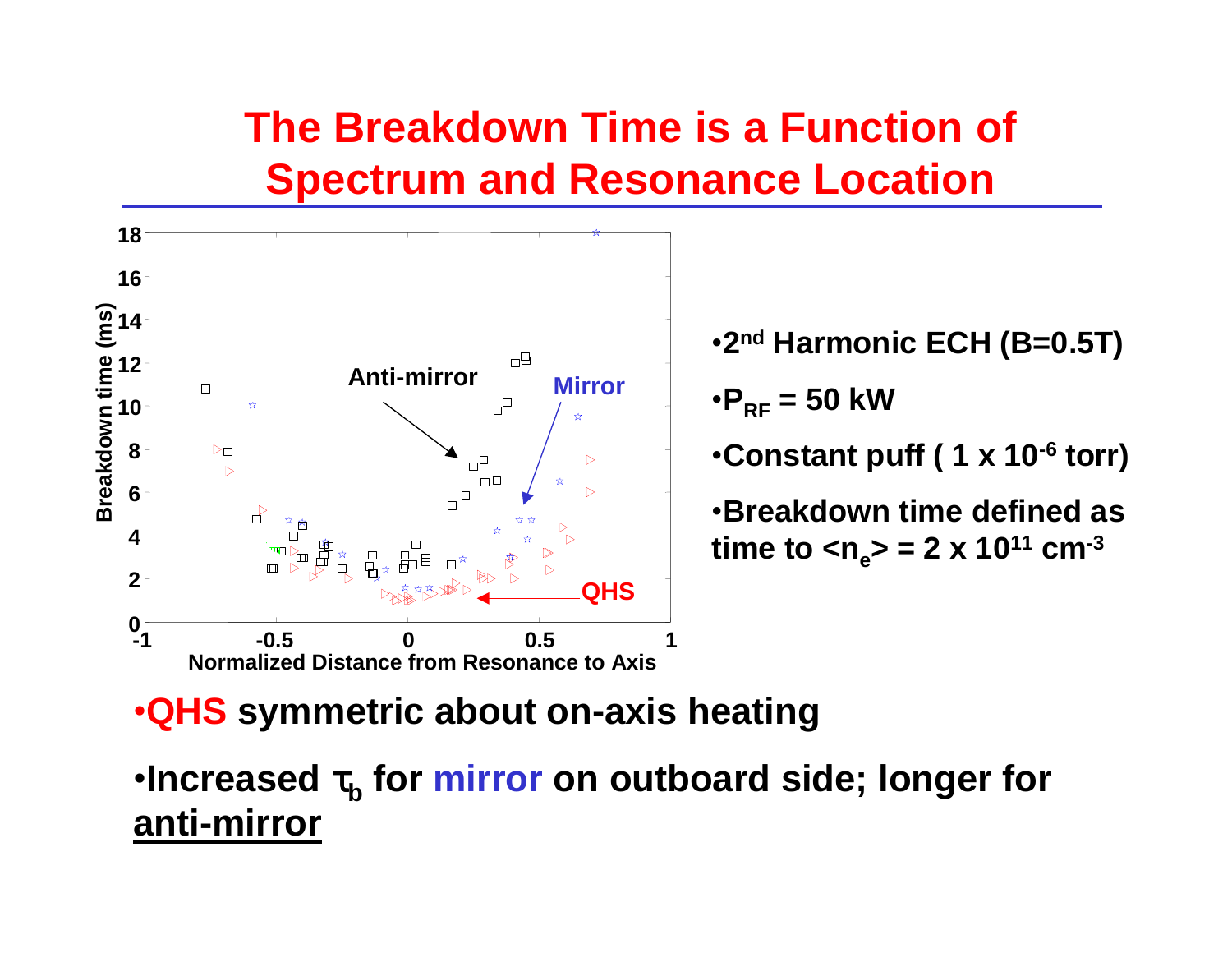#### **Particle Orbits at ECH Launch (**φ**=0): QHS**



**|B|**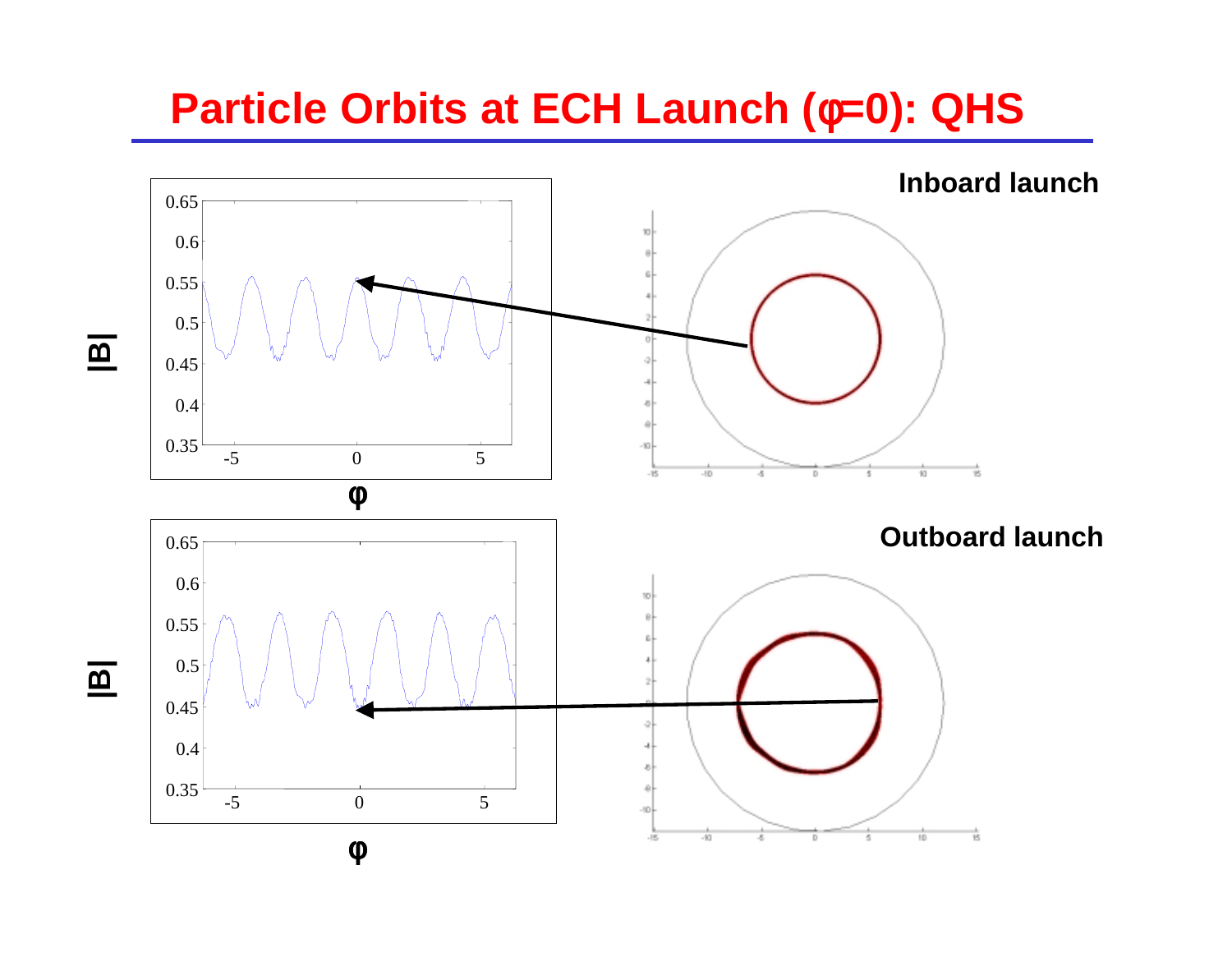#### **Particle Orbits at ECH Launch (**φ**=0) : Mirror Mode**

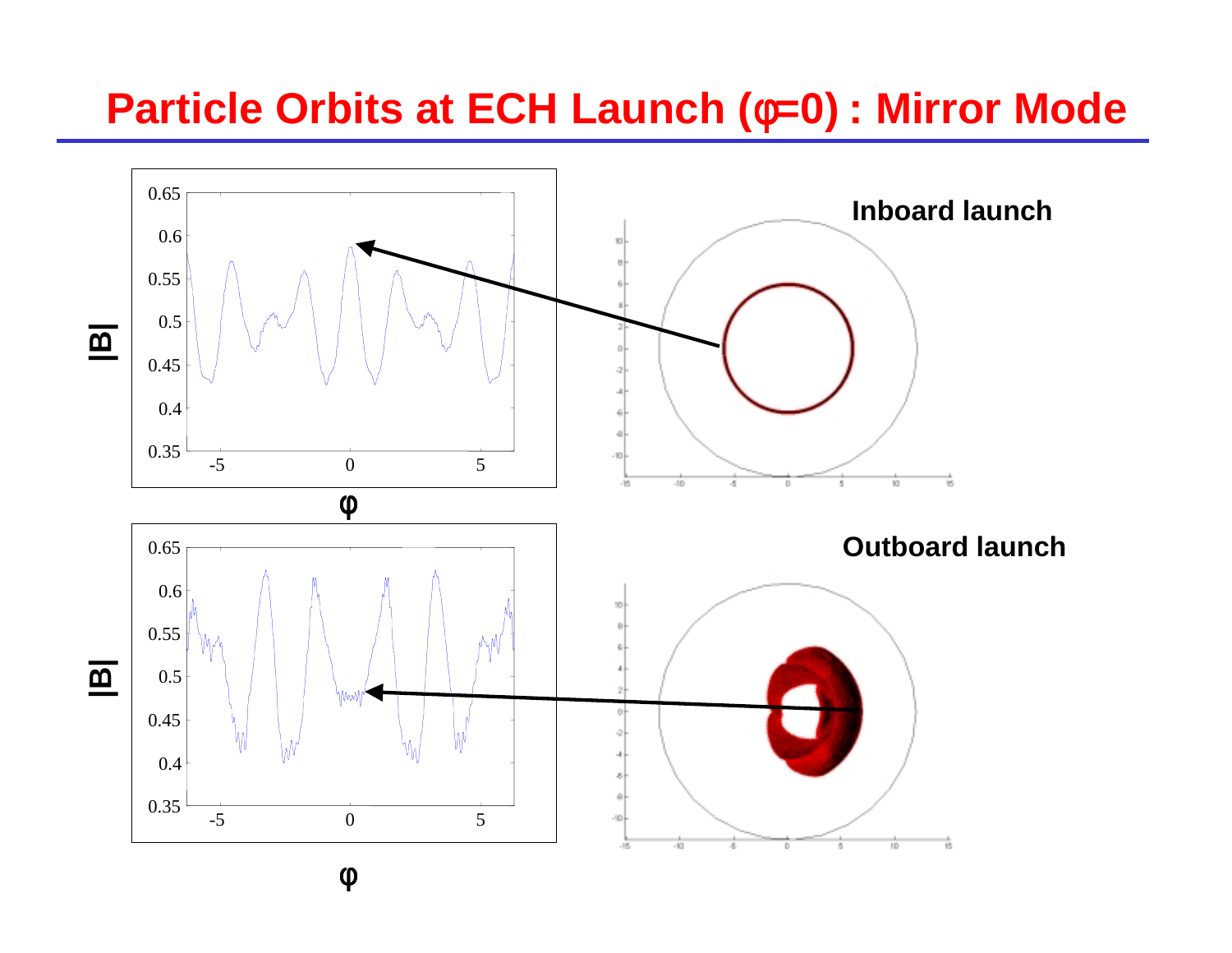#### **Particle Orbits at ECH Launch (**φ**=0) : Anti-Mirror**

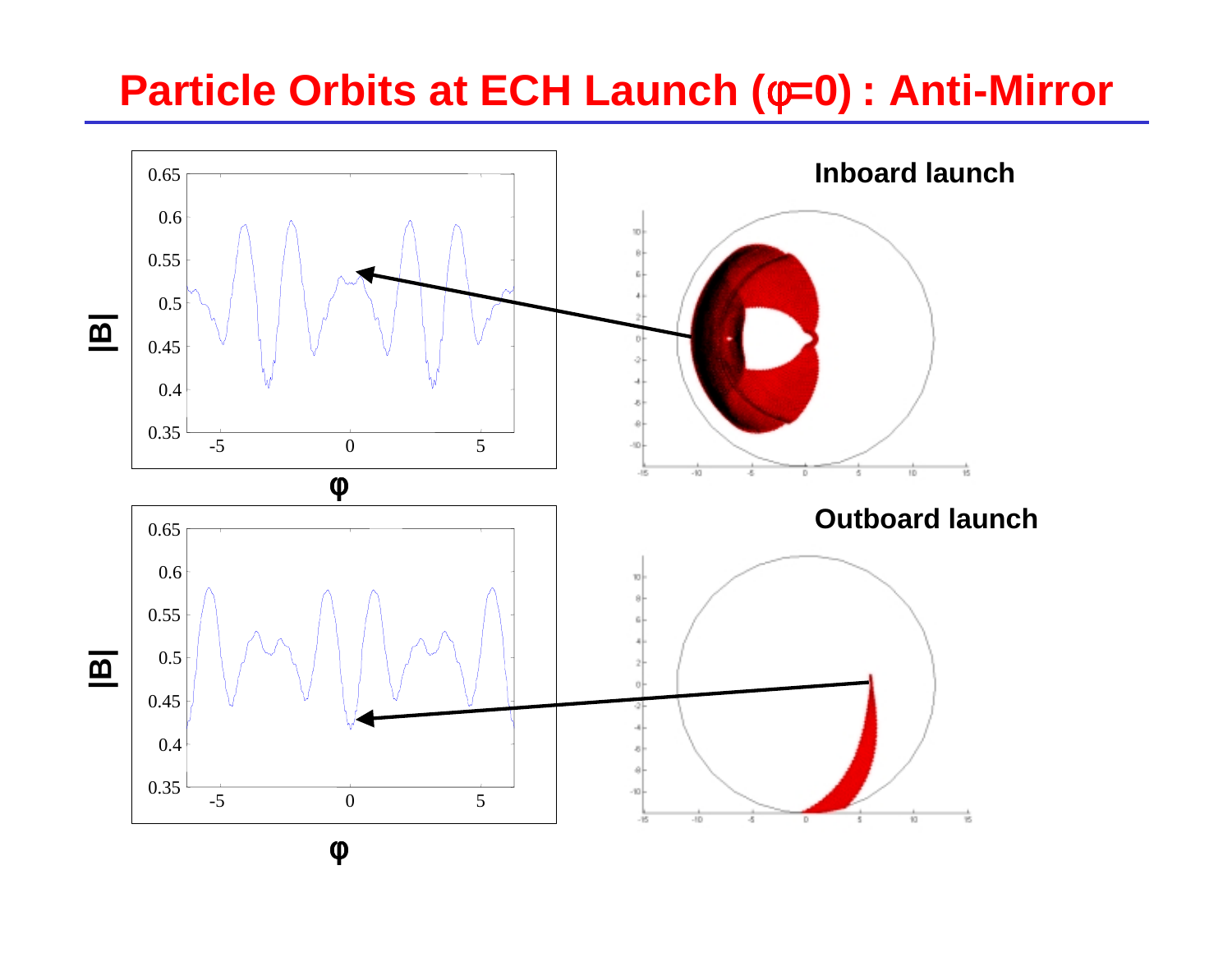#### **Line-Density Signals and Profiles for QHS and Mirror-Mode Plasmas; Central Heating**



**time (ms)**

**to heating location**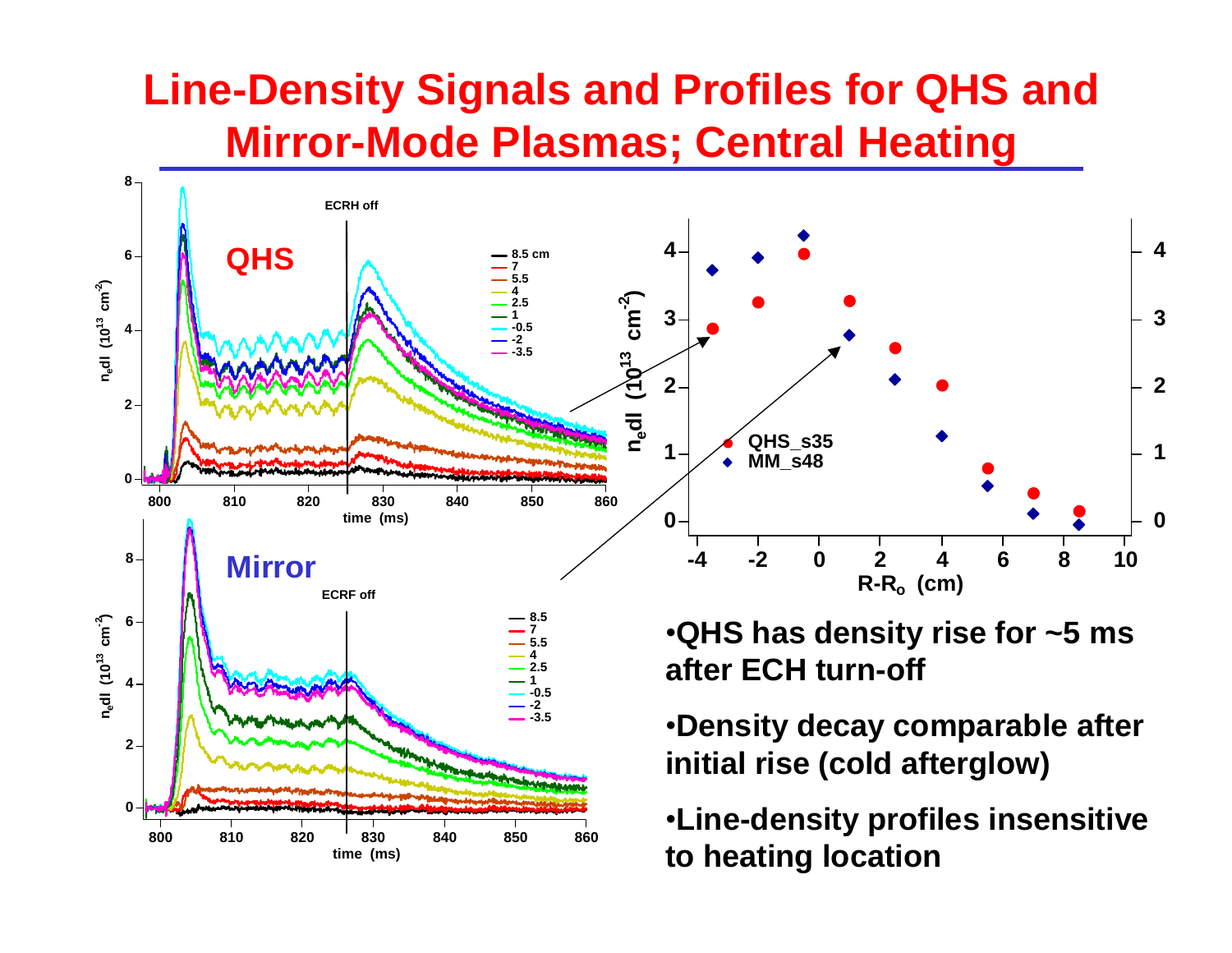## **Higher Stored Energies Can be Achieved in the QHS Mode of Operation**

#### **QHS**

#### **Mirror Mode**



•**With similar densities, large variations are observed in the stored energies measured by a diamagnetic loop**

<sup>−</sup>**Variations with magnetic field spectrum, resonance location, and line-averaged density**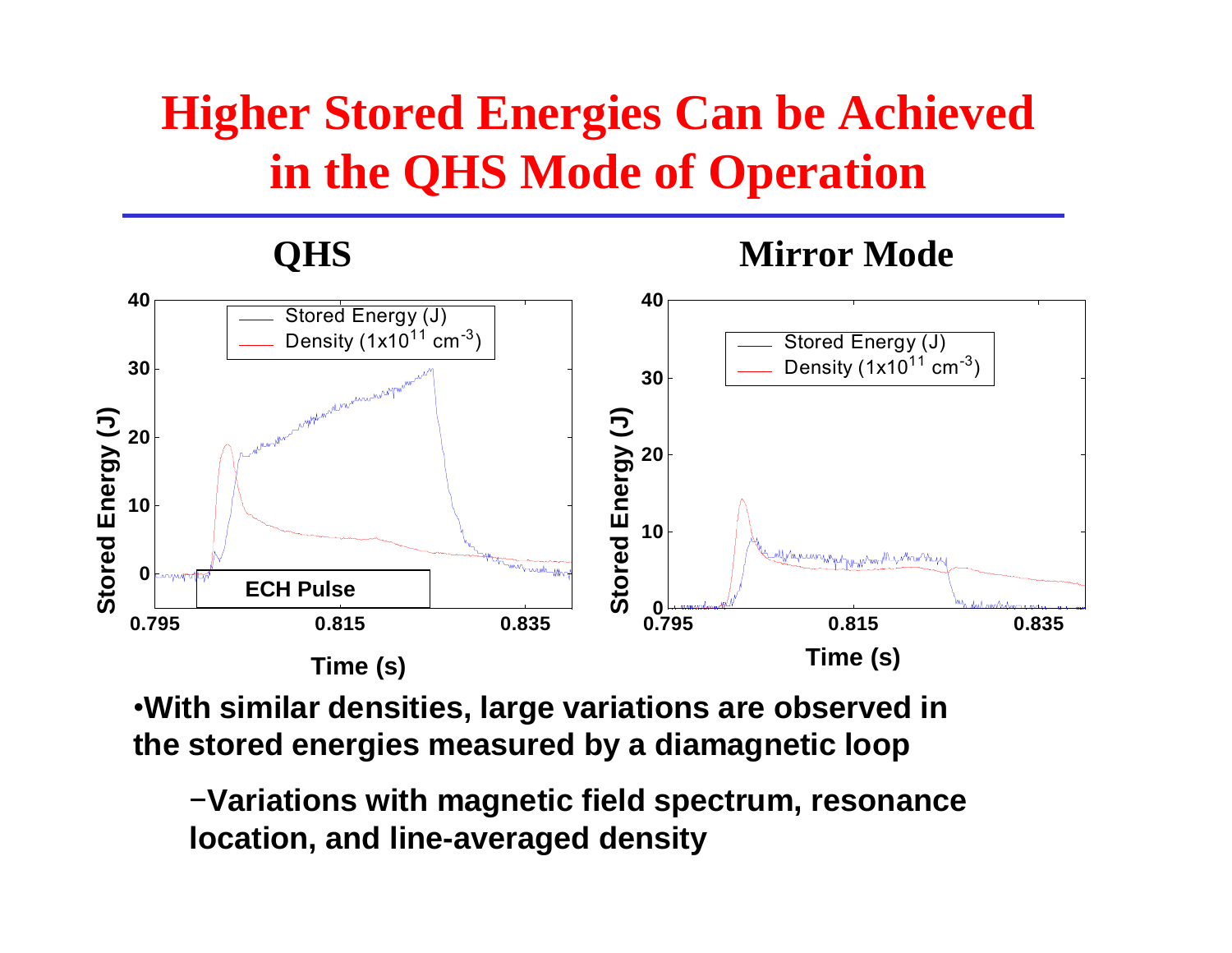## **Clear Reduction in Stored Energy at Constant Density and PRF as Anti-Mirror Term is Increased**

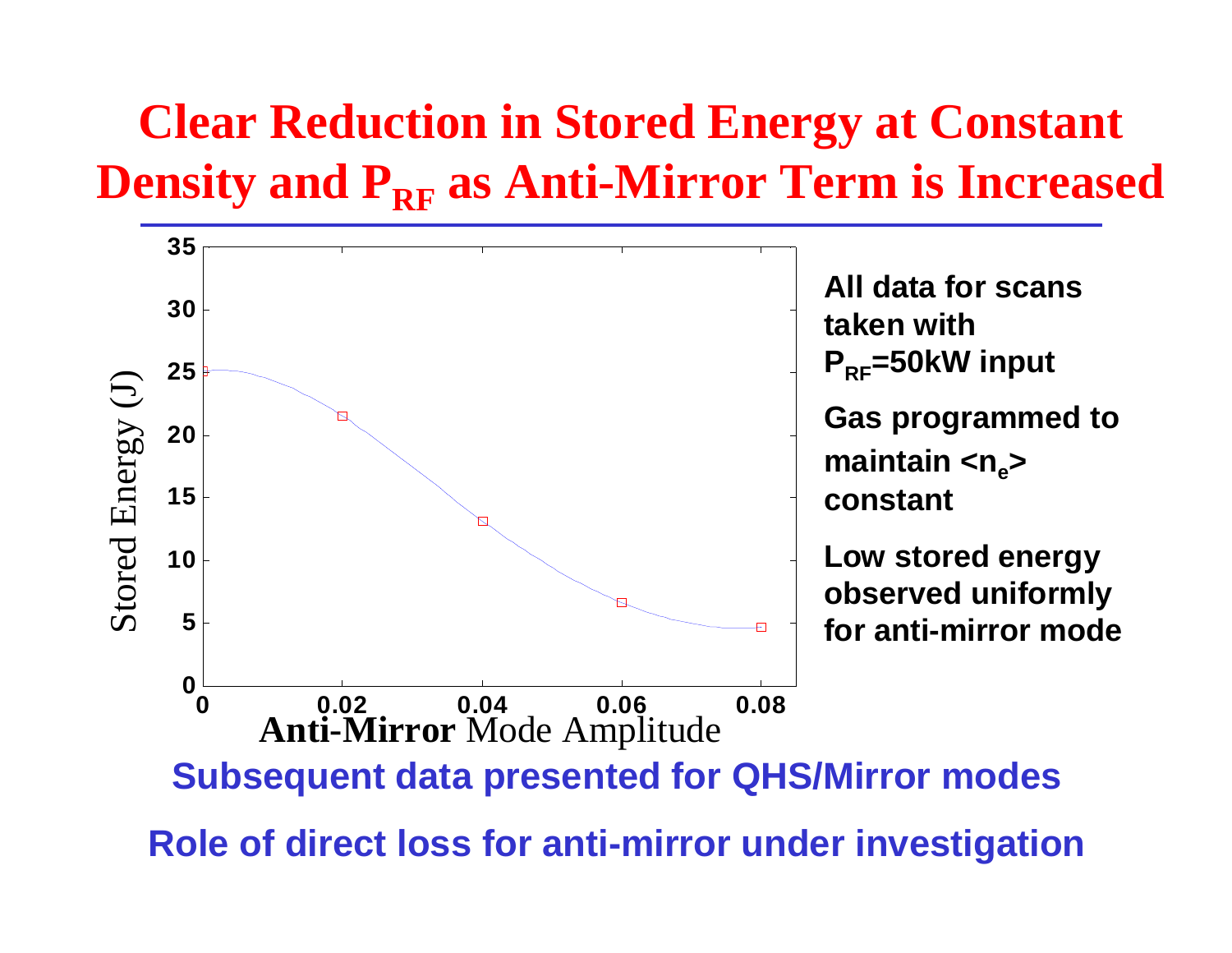#### **The QHS Mode has Higher Stored Energies than the Mirror Mode at Low Densities**



•**Central Heating**

•**QHS stored energy drops with increasing density while mirror increases below 1 x 1012 cm-<sup>3</sup>**

•**Stored energy independent of density above this value**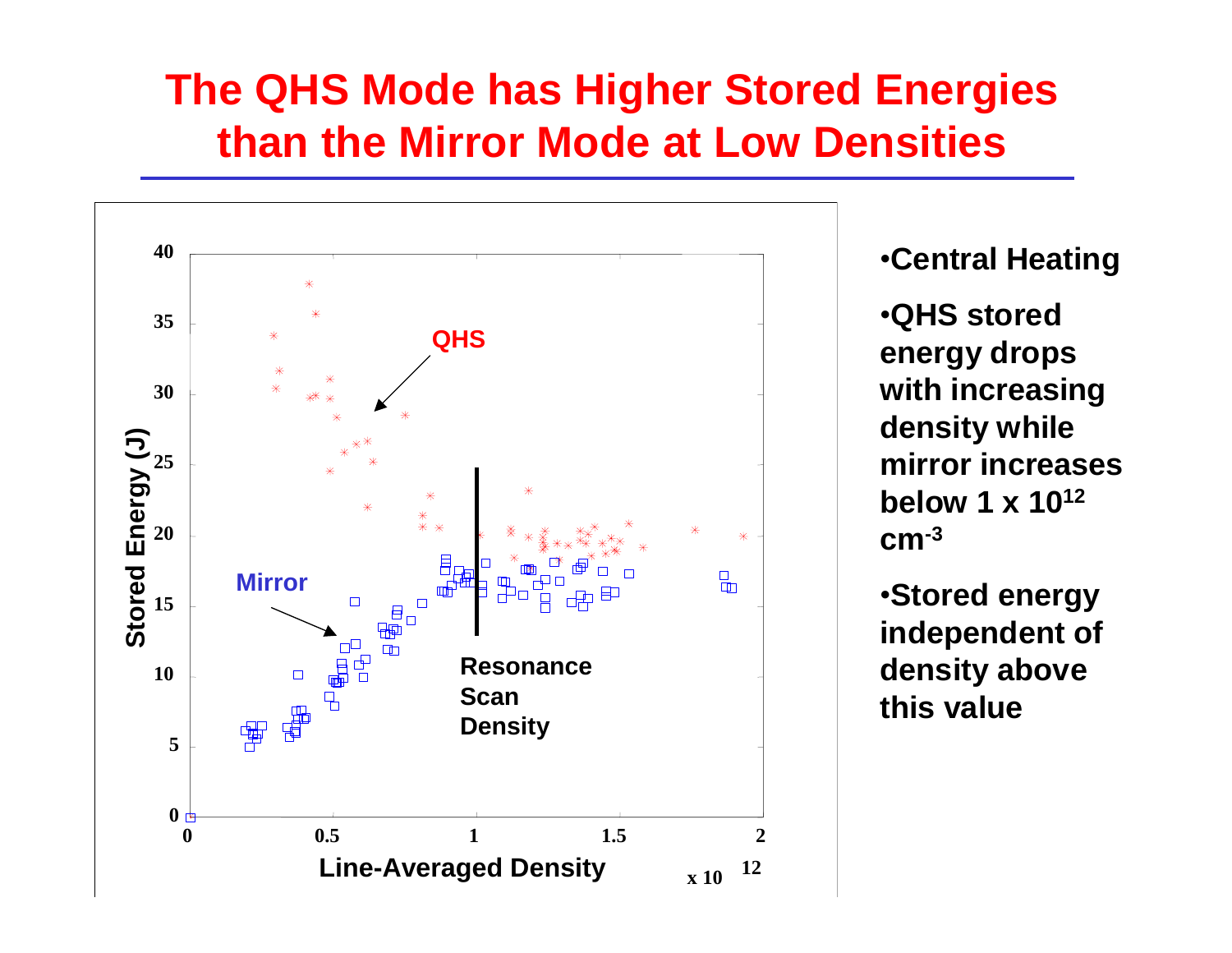### **Stored Energy in the Mirror Mode Falls Rapidly with Outboard Heating**

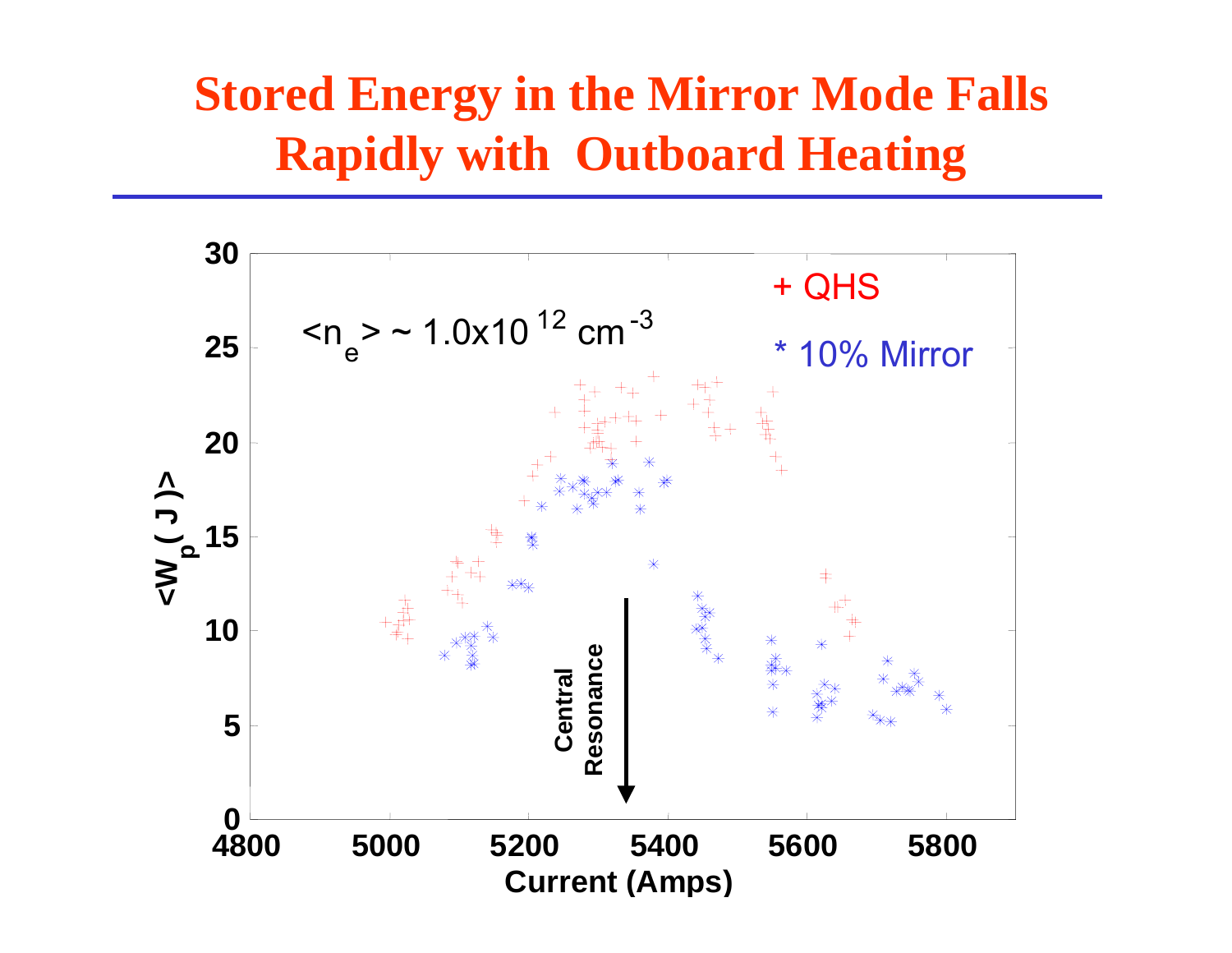#### **QHS Mode Effectively Absorbs Power for all**  $\langle n_{e} \rangle$



**Absorbed power inferred from** ∆**Wp at ECH turn-off**

**Absorbed power increases with density in the mirror mode**

**Increases in confinement time observed in** *low* **density QHS plasmas**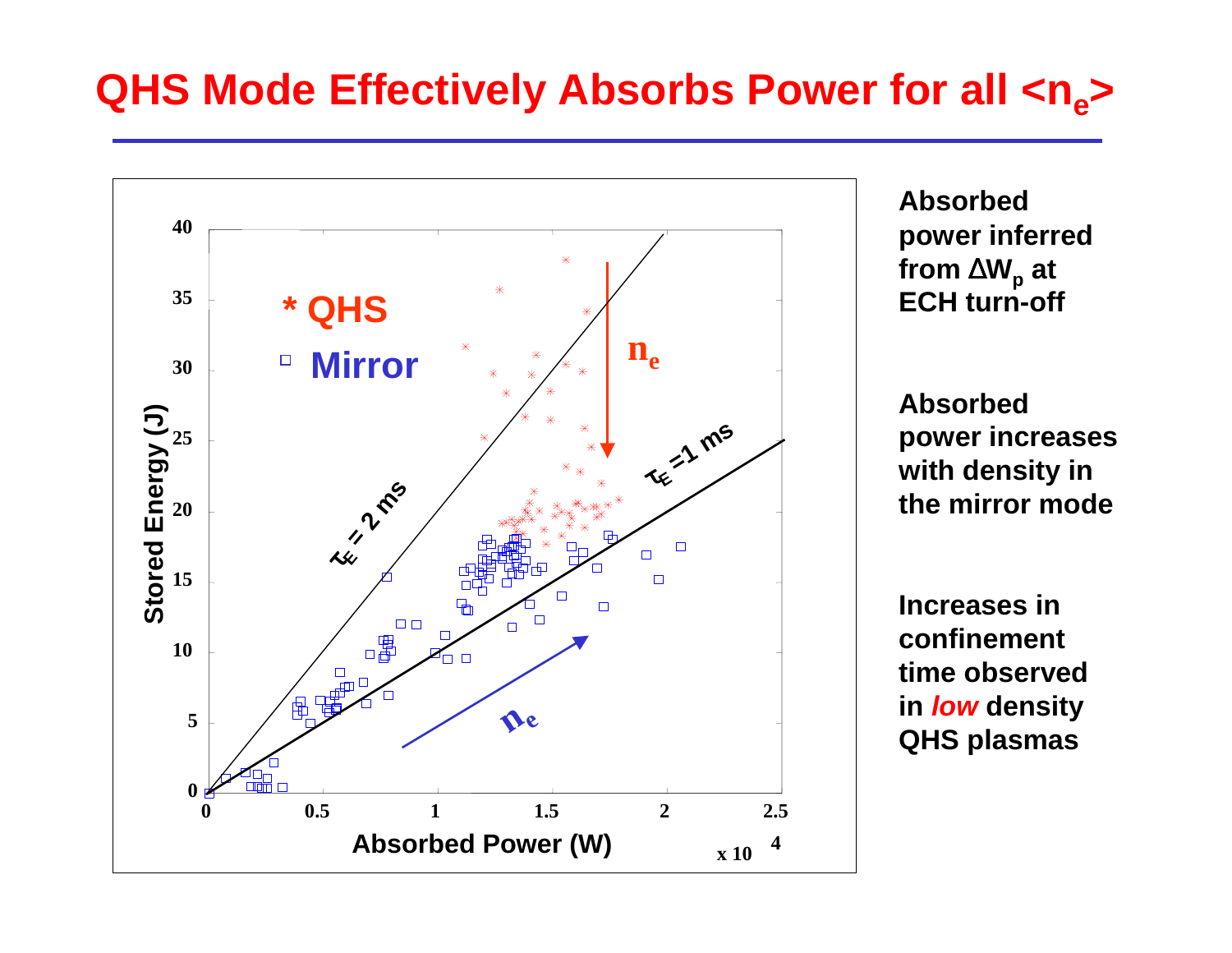### **Mirror and High Density QHS Follow ISS95 Scaling**

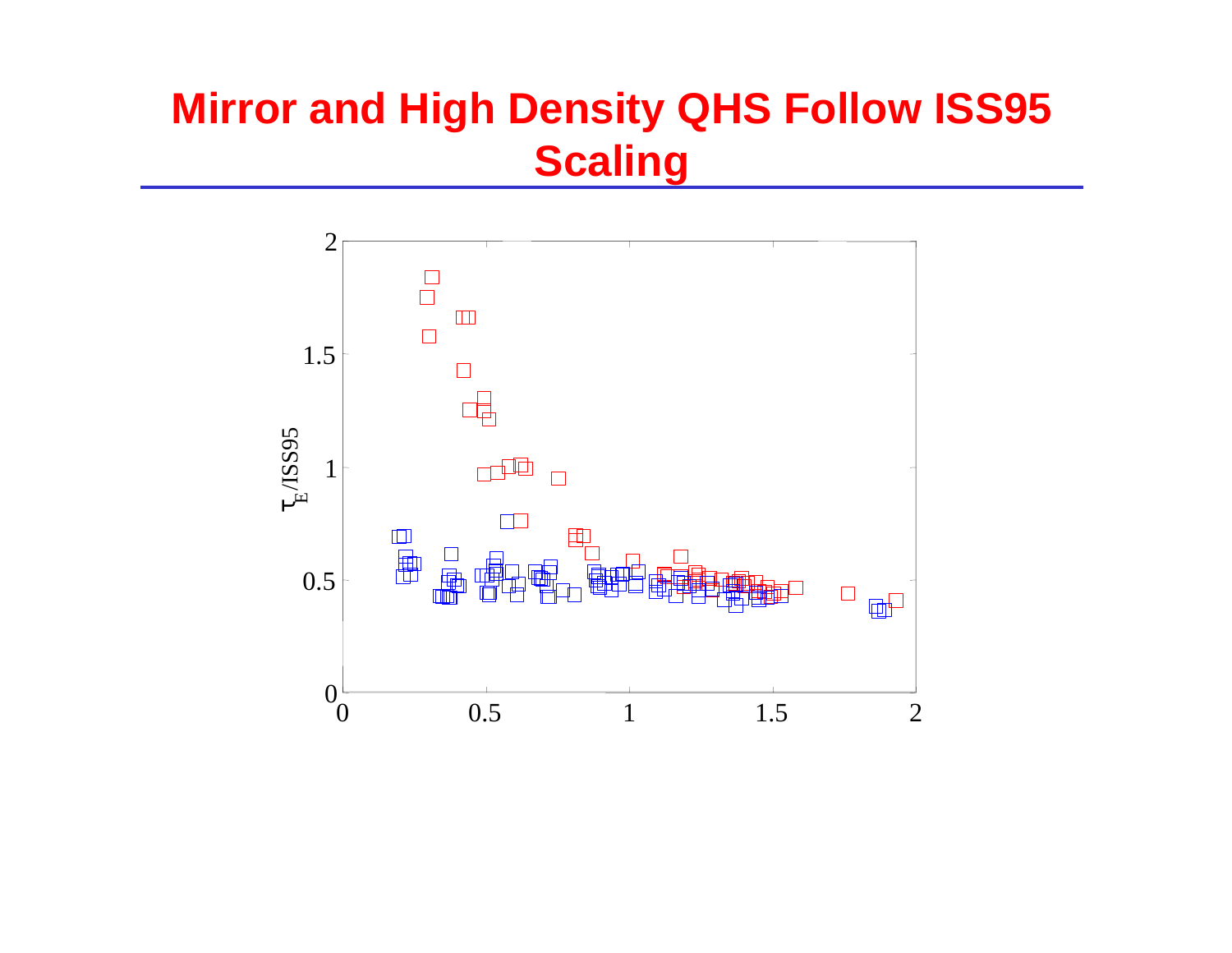#### **Initial Measurements of Plasma Flow Induced Using a Biased Electrode**

- •**QHS plasmas should have low parallel viscous damping in the direction of symmetry**
- •**Biased electrode used in edge region to drive flow**
- •**Flow measured with a six-element Mach probe**



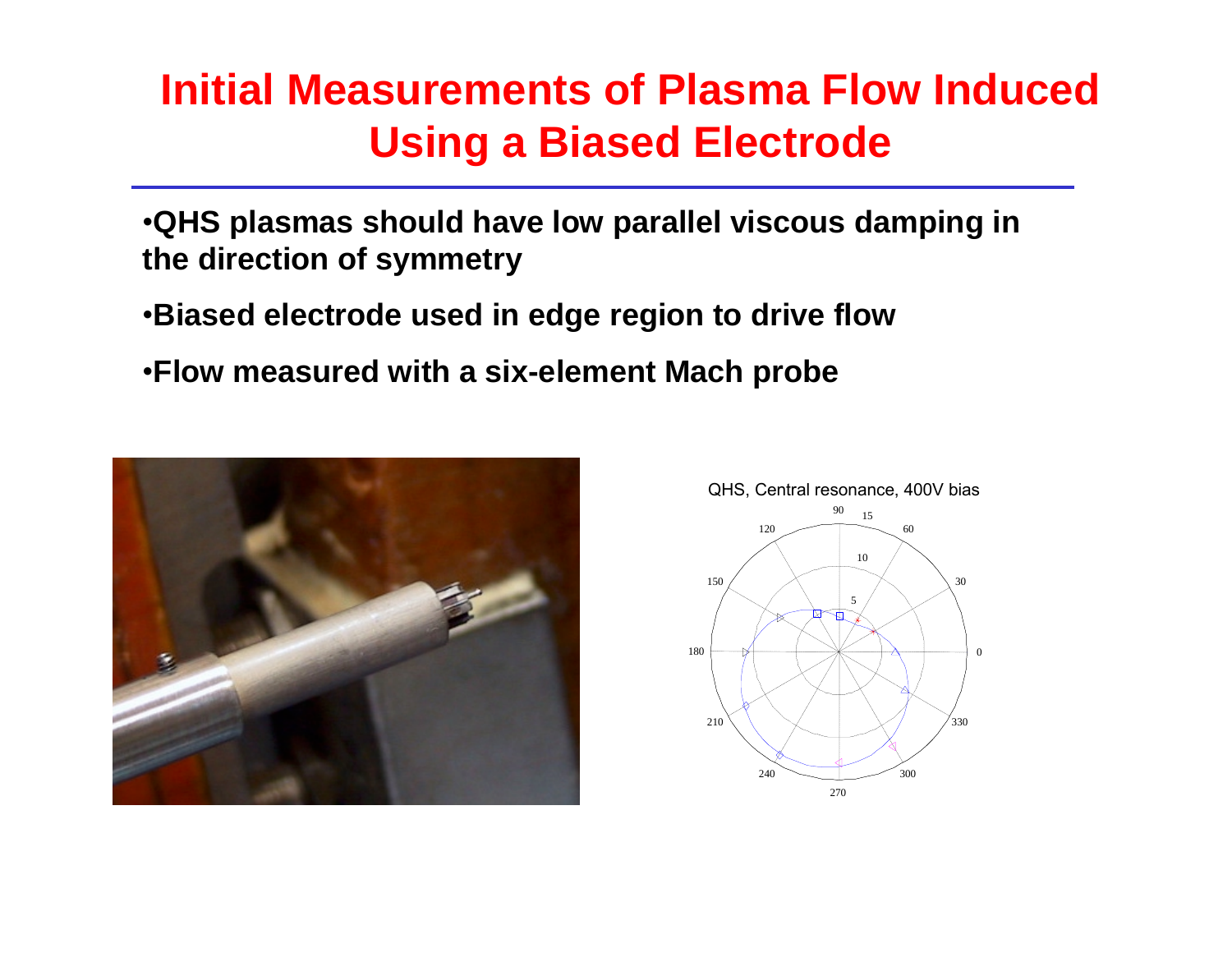### **The Measured Induced Plasma Flow is in the Direction of Quasi-symmetry**

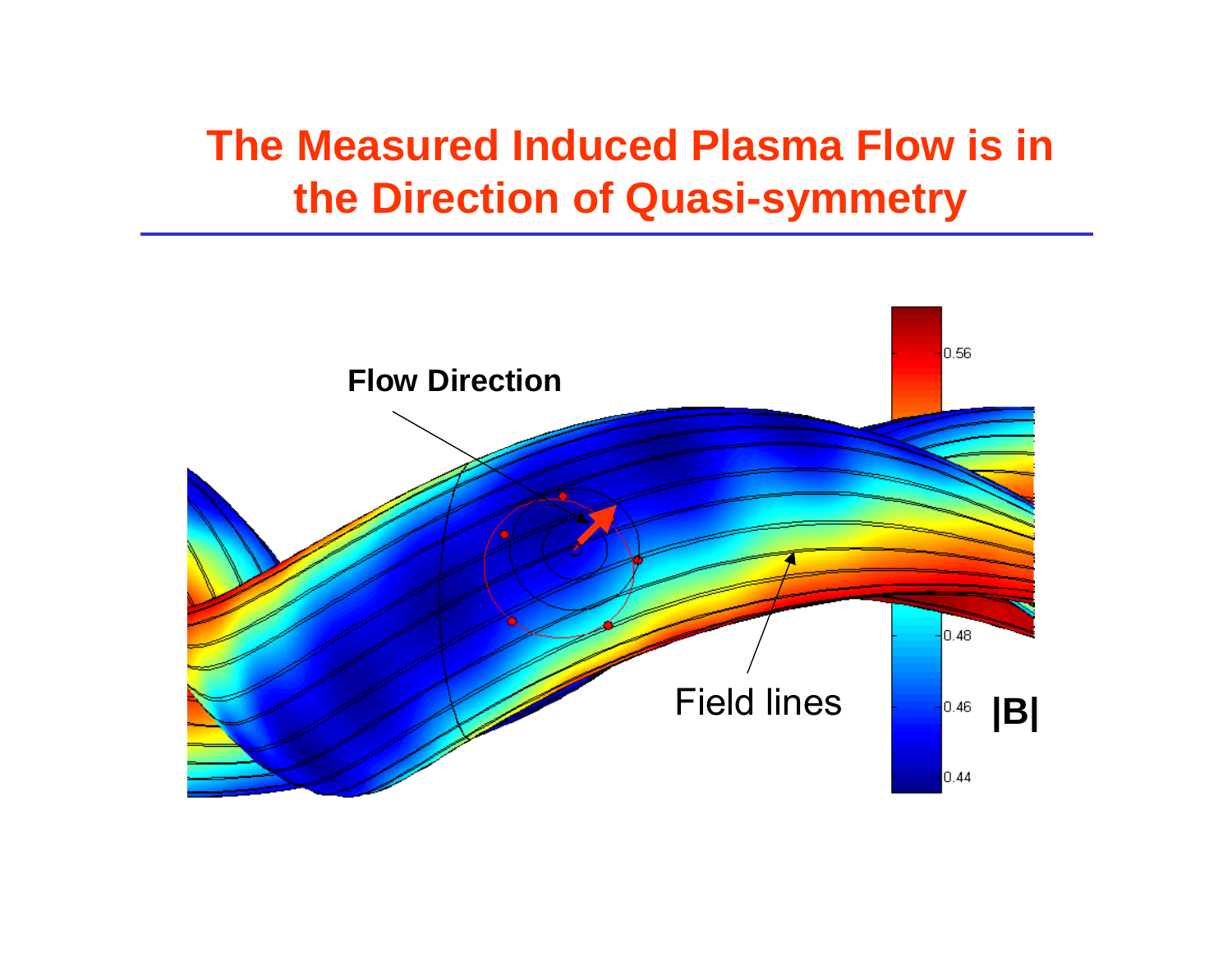#### **QHS Has a Larger Flow Velocity Change for Less Drive than the Mirror Mode**



∆**U ~ 50% larger for QHS; slower rise**

**Higher radial conductivity observed for mirror mode**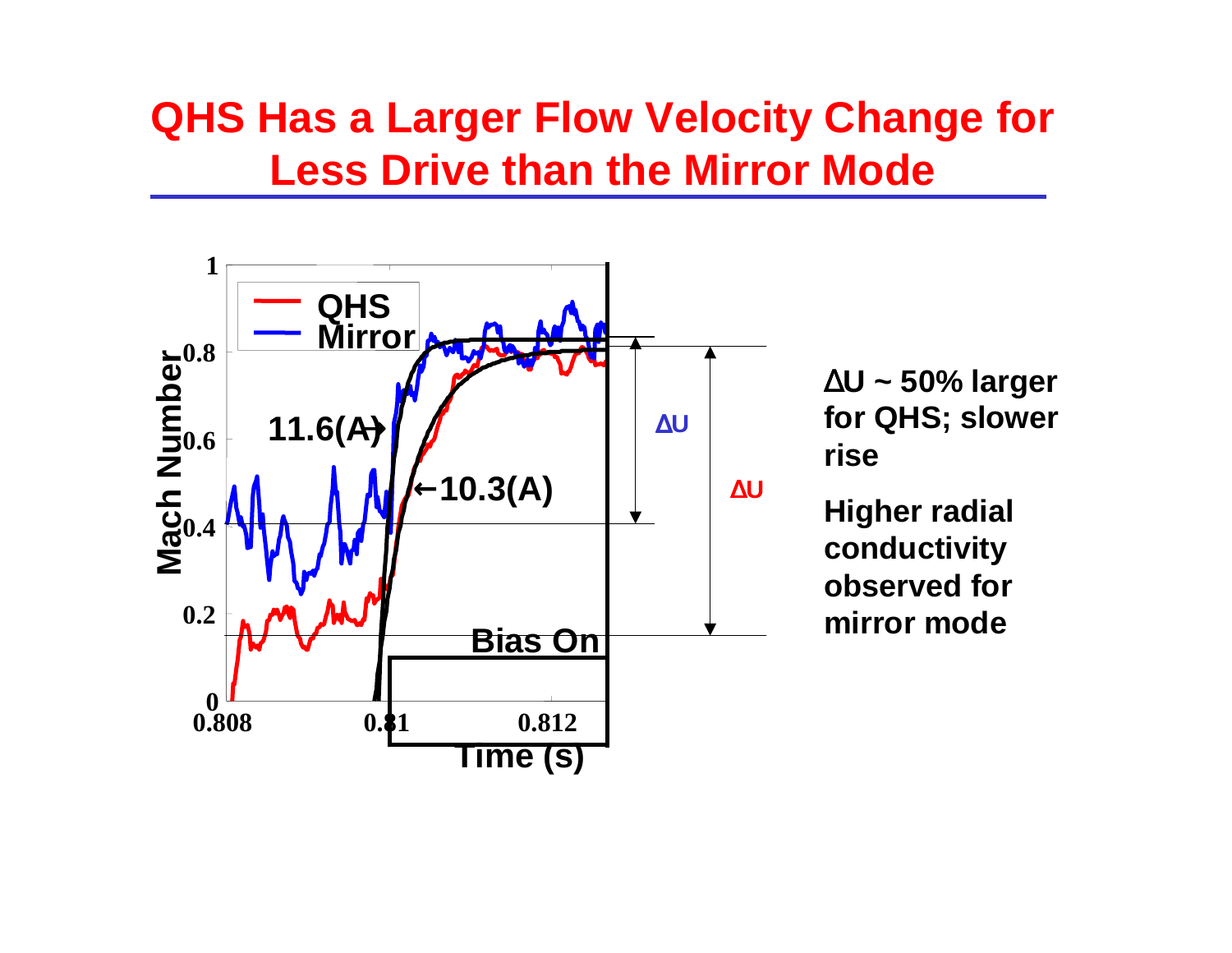#### **Damping Due to Parallel Viscosity for QHS 1-2 Orders on Magnitude Less Than Mirror**



**Factor of two difference in damping rates near the plasma edge explained by damping due to neutrals**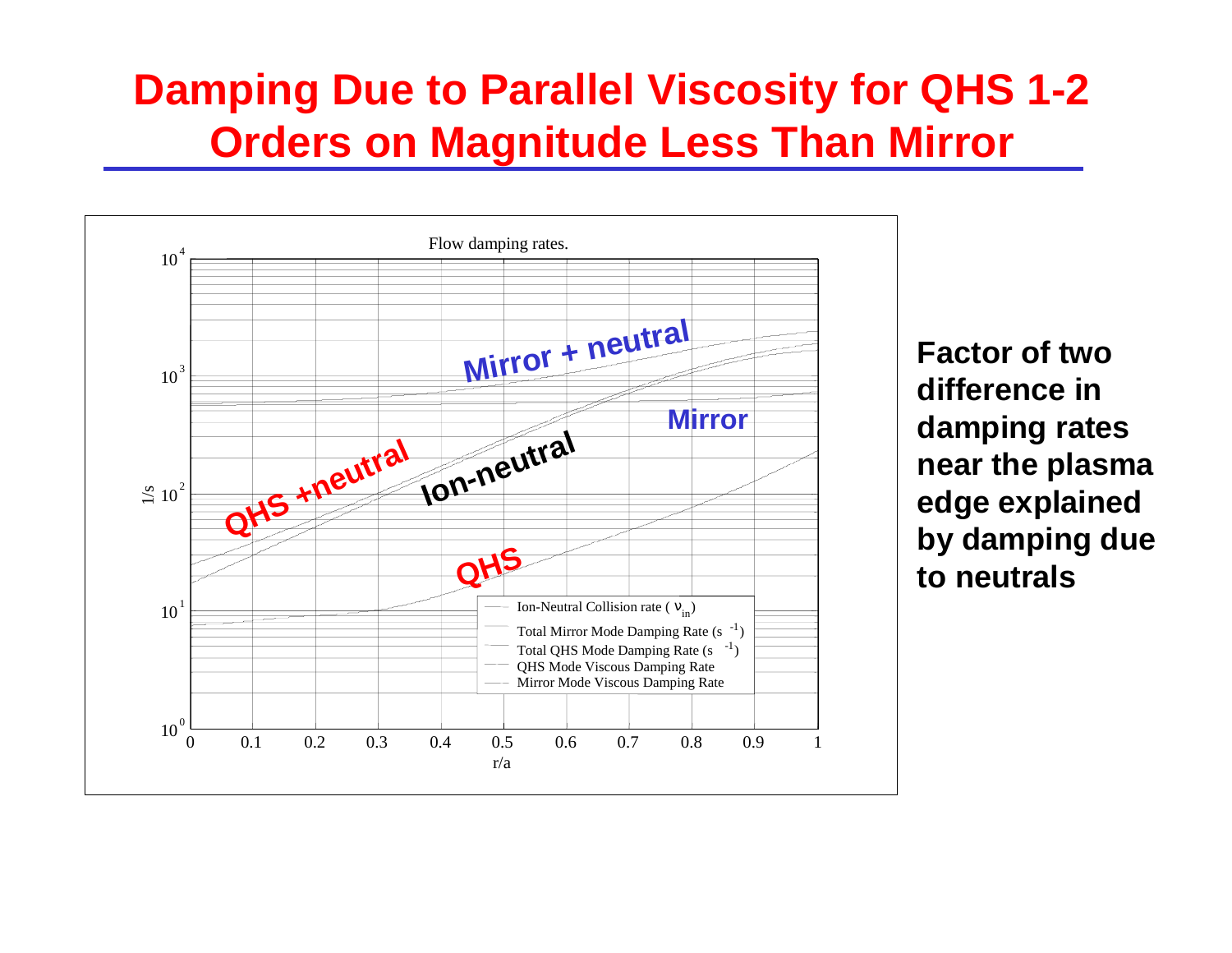## **Concluding Remarks**

•**Stellarators can be designed for targeted physics properties**

•**Specifically for quasi-helical symmetry**

- **Virtual elimination of toroidal curvature**
- **|N – <sup>m</sup>** <sup>ι</sup>**| reduction of orbit shifts (high**  <sup>ι</sup>**eff)**
- •**Quasi-Symmetry Matters!**
	- •**Shorter breakdown times**
	- •**Higher stored energy/better absorption**
	- •**Reduced rotation damping**